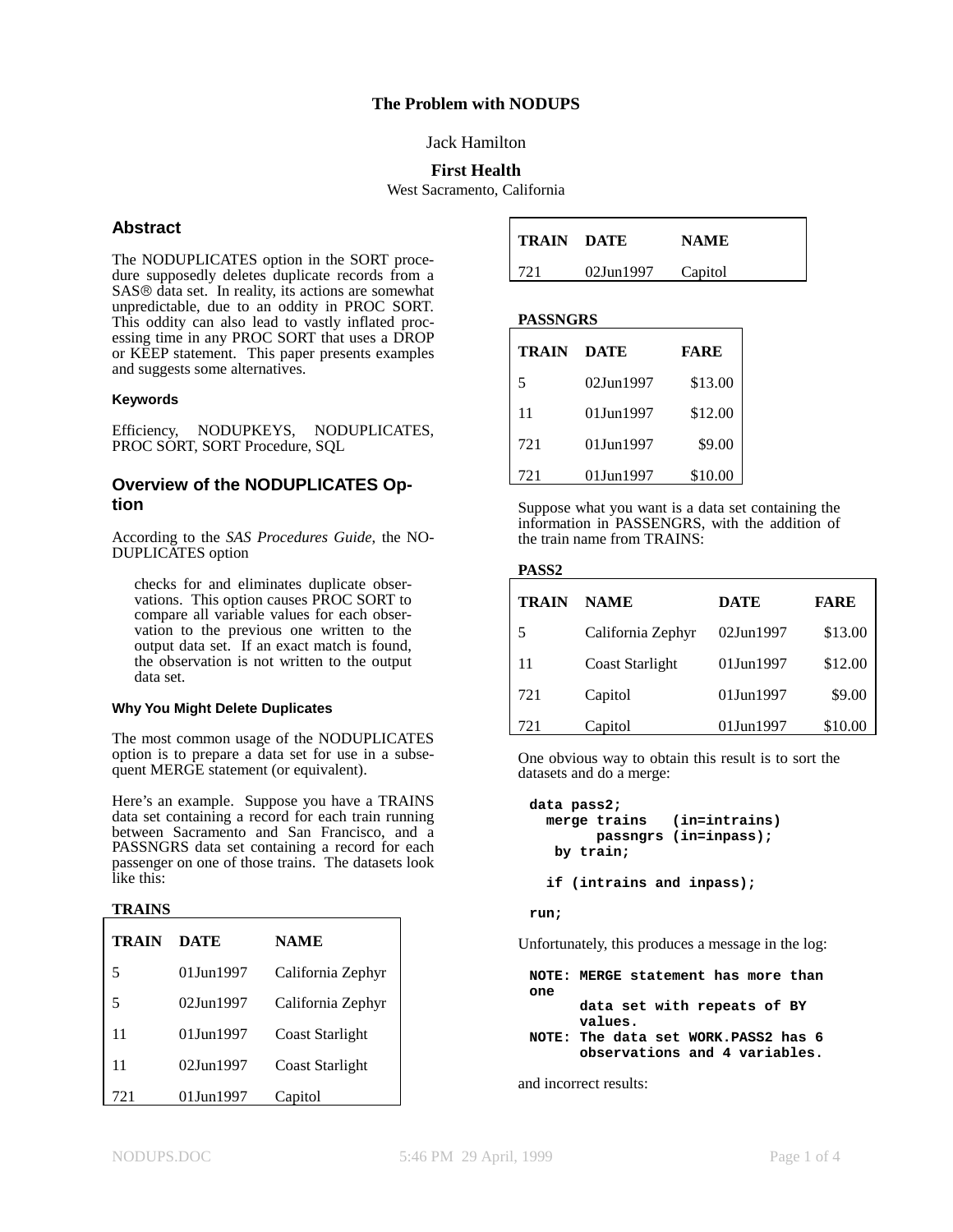| <b>TRAIN</b> | <b>NAME</b>            | DATE    | <b>FARE</b> |
|--------------|------------------------|---------|-------------|
| 5            | California Zephyr      | 02JUN19 | 13          |
| 5            | California Zephyr      | 02JUN19 | 13          |
| 11           | Coast Starlight        | 01JUN19 | 12          |
| 11           | <b>Coast Starlight</b> | 02JUN19 | 12          |
| 721          | Capitol                | 01JUN19 | 9           |
| 721          | Capitol                | 01JUN19 | 10          |

Why? Well, that's just the way SAS software works. To make this merge work successfully, you must first delete the duplicate records in TRAINS, so that there is only one record per train number.

### **Here Comes Trouble**

To eliminate those duplicates, you could use PROC SORT with the NODUPLICATES option:

```
proc sort data=trains
          out=trains3
          noduplicates;
by train;
run;
```
This produces a message saying that no duplicates were deleted:

```
NOTE: 0 duplicate observations were
      deleted.
NOTE: The data set WORK.TRAINS3 has 6
```
**observations and 3 variables.**

When you look at the output dataset you see why:

| <b>TRAIN</b> | <b>DATE</b> | <b>NAME</b>            |
|--------------|-------------|------------------------|
| 5            | 01JUN19     | California Zephyr      |
| 5            | 02JUN19     | California Zephyr      |
|              | 01JUN19     | Coast Starlight        |
| 1            | 02JUN19     | <b>Coast Starlight</b> |
| 721          | 02JUN19     | Capitol                |
| 721          | 01JUN19     | Capitol                |

The different dates make the records non-unique. So let's DROP the DATE variable in the sort:

```
proc sort data=trains (drop=date)
          out=trains4
          noduplicates;
 by train;
run;
```
But look at the resulting message and dataset:

| NOTE: 0 duplicate observations were | deleted. |                                                                         |  |
|-------------------------------------|----------|-------------------------------------------------------------------------|--|
|                                     |          | NOTE: The data set WORK. TRAINS4 has 6<br>observations and 2 variables. |  |

The log says that no observations were deleted, even though there are clearly duplicates in the output dataset:

| TRAIN | <b>NAME</b>            |  |
|-------|------------------------|--|
| 5     | California Zephyr      |  |
| 5     | California Zephyr      |  |
| 11    | Coast Starlight        |  |
| 11    | <b>Coast Starlight</b> |  |
| 721   | Capitol                |  |
| 721   | Capitol                |  |

What happened?

# **NODUPLICATES Doesn't Always Work**

The problem, it turns out, is that there is a bug in PROC SORT. If you use a DROP or KEEP option, dropped variables aren't dropped until the new data set is written, even when DROP or KEEP is used as a data set option on the input dataset, so duplicates appear in the output.

Although it seems to produce wrong results only when NODUPLICATES or NODUPKEYS is used, this problem also results in more processor usage than is strictly necessary, as the example later in this paper will show. The KEEP/DROP problem is described in SAS Usage Note V6-SORT-9102.

I have not had an opportunity to test the behavior of PROC SORT under version 7 or 8 of SAS software.

# **Never Use NODUPLICATES**

After discovering problems similar to the one above, and finding a whole host of bugs related to PROC SORT in the SAS Usage Notes, I decided that I simply couldn't trust PROC SORT with the NODUPLICATES option. There are many cases in which they appear to work correctly, but I don't want remember which cases do and which cases don't.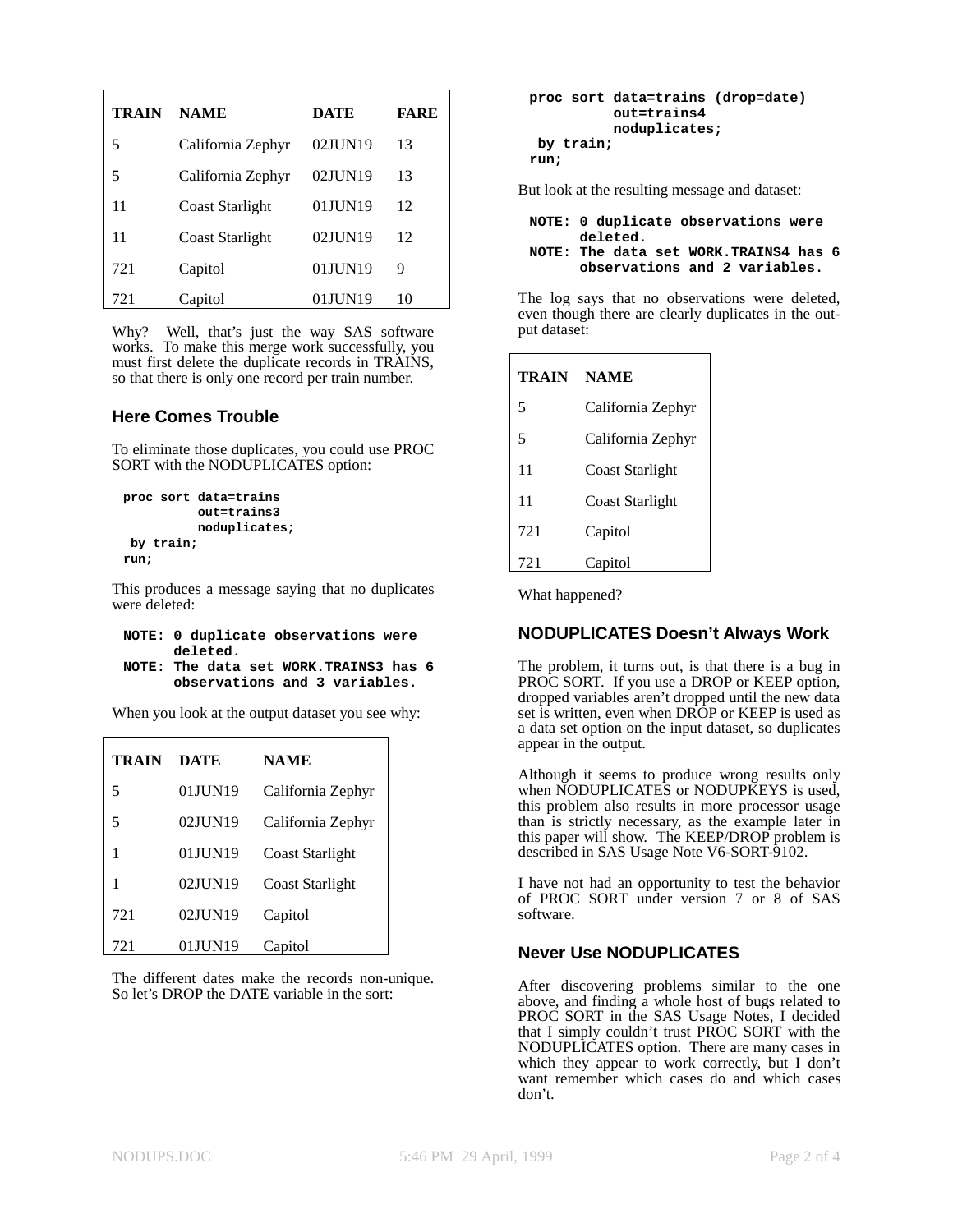I think I'm better off with the blanket rule **Never Use NODUPLICATES**. I will sometimes do unnecessary work, but I won't have to worry that I'm getting bad results without knowing it (we first discovered this problem when a complicated SQL query wasn't returning the expected results. SQL allows merges with duplicate keys in multiple input data sets, so we didn't get the warning shown in the first merge statement above. It took hours of digging to find the problem).

### **Why I Don't Use NODUPKEYS**

The NODUPKEYS option is similar to NODUPLICATES, but eliminates duplicates based only on the BY variables, not the entire record. I don't use NODUPKEYS because of the randomness it introduces into the output. If you have several keys with the same BY values, PROC SORT will pick one, and in general you don't know which (it depends on the sort algorithm used, which in turn depends on the number of observations in the dataset, the options you set for SORT system options, and various other things). My opinion: if you're carrying other variables, you ought to care what their values are, so you don't use NODUPKEYS. If you don't care what the values are, you should just drop them, so you don't need NODUPKEYS.

### **What To Do Instead**

There are at least three easy workarounds:

#### **Use A SORT Followed by a Data Step**

This is the easiest solution. Do a regular sort, followed by a data step to delete the duplicates:

```
proc sort data=trains (drop=date)
         out=trains5;
by train;
run;
NOTE: The data set WORK.TRAINS5 has 6
      observations and 2 variables.
data trains5;
 set trains5;
 by train;
 if first.train;
run;
NOTE: The data set WORK.TRAINS5 has 3
```
# **Use A Data Step View, PROC SORT, and A Data Step**

**observations and 2 variables.**

I said above that PROC SORT doesn't drop variables until output. This means that all variables in the input dataset will be lugged around during the sort, even when they won't be used. This can result in much longer execution times than necessary. One way around this is to use a VIEW on the input data set.

```
data trains6 / view=trains6;
 set trains (keep=train name);
run;
NOTE: DATA STEP view saved on file
      WORK.TRAINS6.
proc sort data=trains6
         out=trains7;
by train;
run;
NOTE: The data set WORK.TRAINS7 has 6
      observations and 2 variables.
data trains7;
 set trains7;
 by train;
 if first.train;
run;
NOTE: The data set WORK.TRAINS7 has 3
      observations and 2 variables.
```
### **Use PROC SQL**

A SELECT statement in PROC SQL will also delete duplicates: